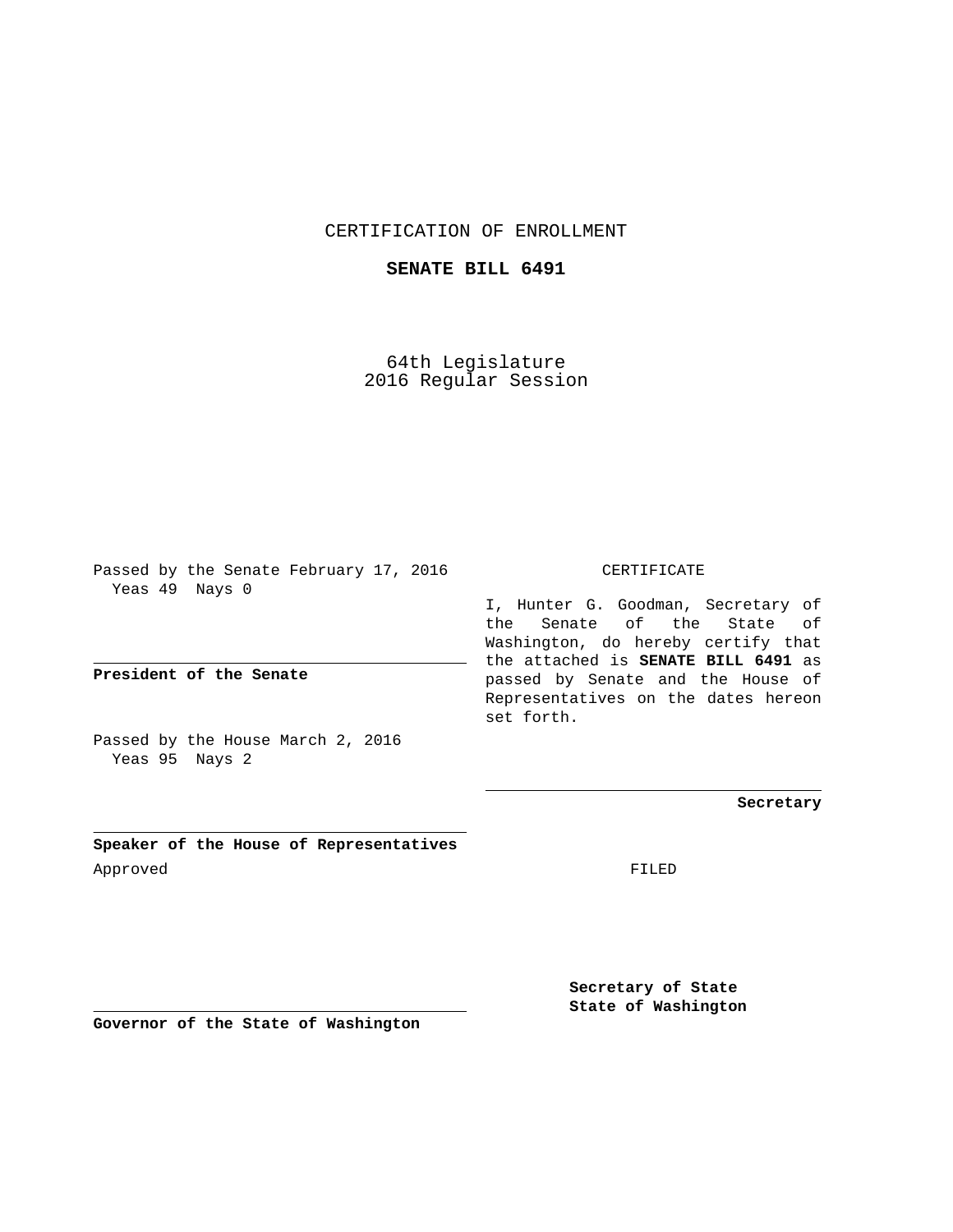## **SENATE BILL 6491**

Passed Legislature - 2016 Regular Session

**State of Washington 64th Legislature 2016 Regular Session**

**By** Senators Pedersen and Roach; by request of Secretary of State

Read first time 01/22/16. Referred to Committee on Government Operations & Security.

1 AN ACT Relating to apostille or other signature or attestation 2 services by the secretary of state; and adding a new section to 3 chapter 43.07 RCW.

4 BE IT ENACTED BY THE LEGISLATURE OF THE STATE OF WASHINGTON:

5 NEW SECTION. **Sec. 1.** A new section is added to chapter 43.07 6 RCW to read as follows:

7 (1) The secretary of state may attest to the authenticity of the 8 signature of a public official in the state of Washington.

9 (2) The secretary of state may attest to the authenticity, or 10 certify a signature of, a notary public except as noted in subsection 11 (3) of this section.

12 (3) The secretary of state may not certify or attest to the 13 signature of a notary public on a document:

14 (a) Regarding allegiance to a government or jurisdiction;

15 (b) Relating to the relinquishment or renunciation of 16 citizenship, sovereignty, military status, or world service 17 authority; or

18 (c) Setting forth or implying for the bearer a claim of immunity 19 from the laws of the jurisdictions of Washington, immunity from the 20 laws of the state of Washington, or immunity from federal law.